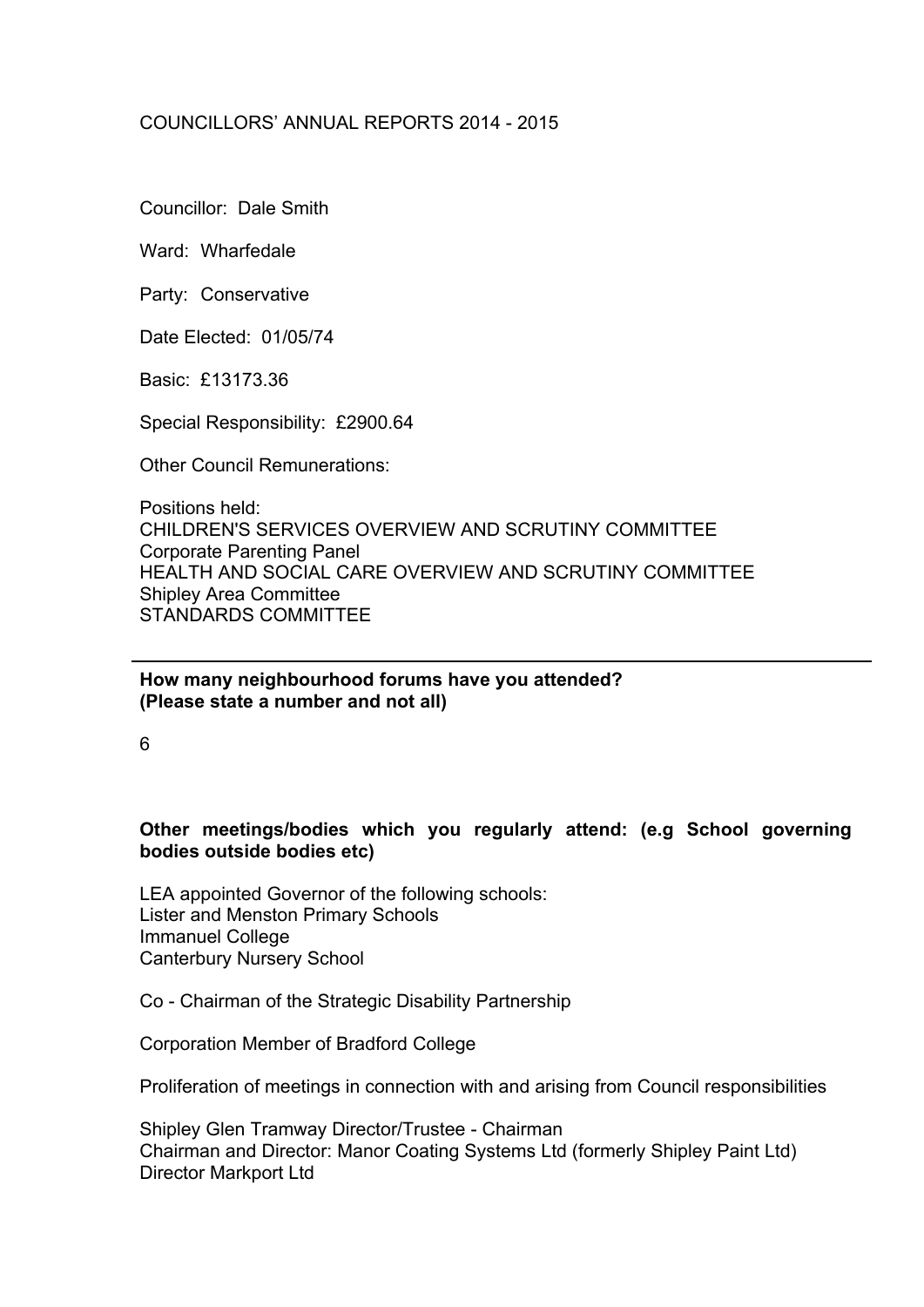Trustee and Director of Abbeyfield Ilkley Director of Bradford Credit Union Director of Imagination Library (Canterbury) Member of various local organisations

### **My priorities for the past year were (May 2014 to May 2015)**

I tried to exercise my responsibilities as a District Councillor diligently and reliably, asking the challenging question when appropriate but in a critically friendly manner for the well-being of the individual always conscious of the needs of the District. I was driven by some success but more driven by the frustrations of having not succeeded. I continued to put my head above the parapet!

As chairman of the Lord Mayor's Appeal I help co-ordinate his fund raising efforts.

Targets were:

To accelerate my efforts to build a better and fairer society.

To help promote respect across the District - so called Taboos must continue to be challenged.

To discuss and debate aspects like Rights and Responsibilities and closing the inequality gaps.

All British Citizens have the same Right and Responsibilities, mine are no different to those newly admitted and theirs are now no different to mine.

If you live in the District then by all means maintain and cherish your mother tongue and value your heritage but communicate in English and be willing to participate and add to what is now your community's vibrancy.

Treat women with respect as equals - I personally believe that women will be the salvation not only of the District but ultimately of the whole world.

Respect differences - we are all somewhere on the same continuum, either by chance or choice.

Those who suffer by chance or genuine misfortune absolutely deserve our wholehearted and unstinting support.

Those there by their choice or actions need first our understanding - and then positive encouragement to enable them to make more appropriate choices and attain selffulfilment.

I try to encourage a real debate around Choice and Consequences!

Health is a priority for us all, for example: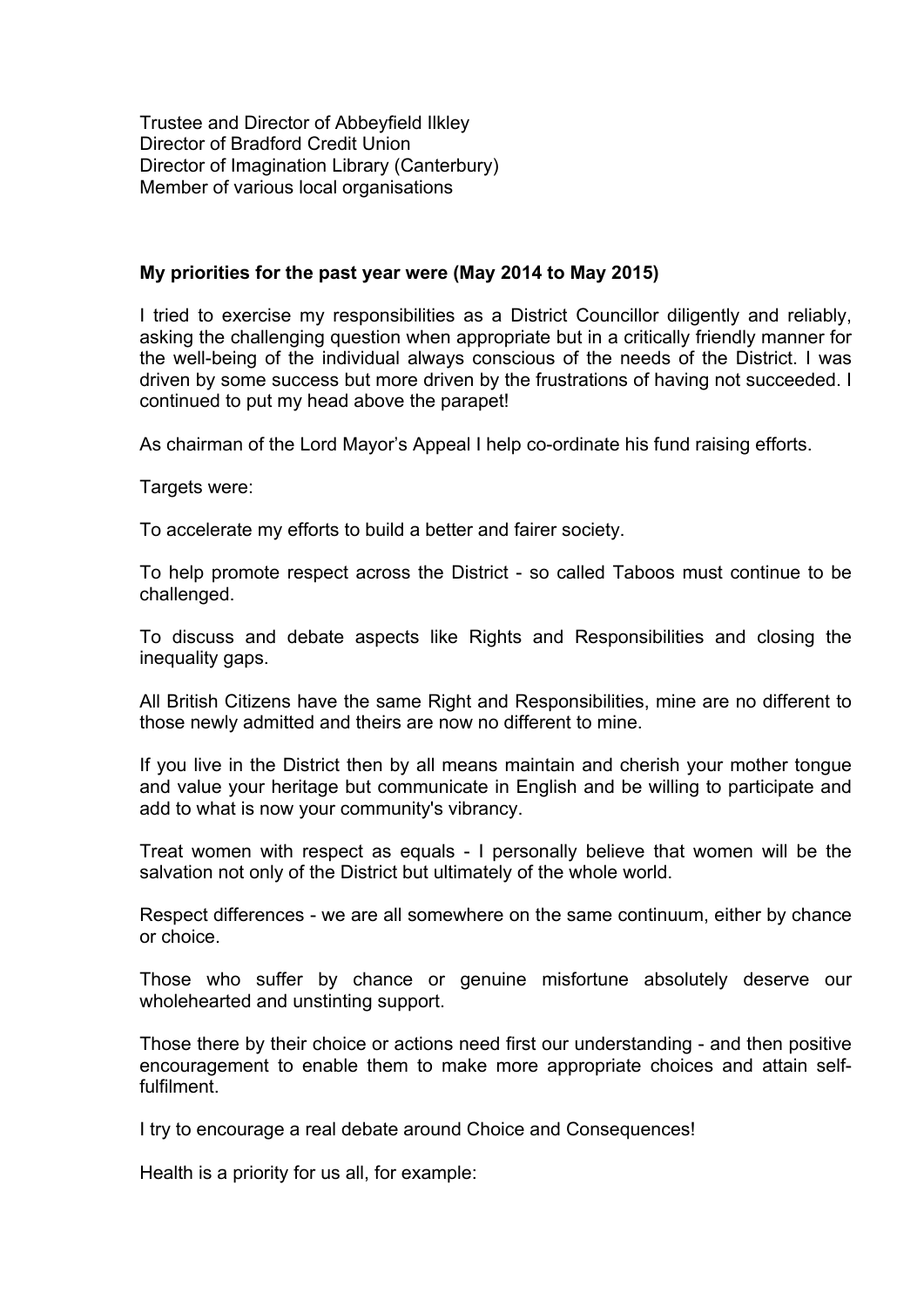We must learn lessons about genetic diversity, to understand and minimise the impact of relationships upon health, families and the children yet to be born.

Do not smoke.

If you drink alcohol - then do so in moderation.

Do not abuse drugs - being stoned is senseless.

Exercise to help maintain a sense of well-being, both in mind and body - I will try to heed my own advice on this.

I have again been delighted to have retained the confidence of the Strategic Disability Partnership as its co-chair - a relationship and responsibility that I particularly treasure and I hope that there are signs of a brightening Dawn in fully accepting People as People, whatever our differences and challenges.

As a member of an Adoption Panel I marvelled at the love and affection of our adopters and I am deeply concerned and perplexed at some of the circumstances of children coming into our care. For the sake of these children we must have policies and input actions for earlier interventions and preventions.

Whilst I did attend training sessions, seminars and meetings too numerous to mention, I had and have a thirst for knowledge and an eagerness to learn with a habit of popping up unexpectedly across the District in my pursuit of networking. I continued to be disappointed if every day I do not learn that I have still more to learn and indeed I continually learn something daily.

I recognised that the answer I really need to know is to the question I did not even know to ask!

# **My priorities for the coming year (May 2015 to May 2016) are: (Please list or describe your priorities or targets as a Councillor for the coming year)**

As last year but with ever increasing intensity and tempo whilst the opportunity exists I will exercise my responsibilities as a District Councillor diligently and reliably, asking the challenging question when appropriate but in a critically friendly manner for the well-being of the individual always conscious of the needs of the District. I am driven by some success but more driven by the frustrations of having not succeeded. I will continue to put my head above the parapet!

Last year's targets still remain valid.